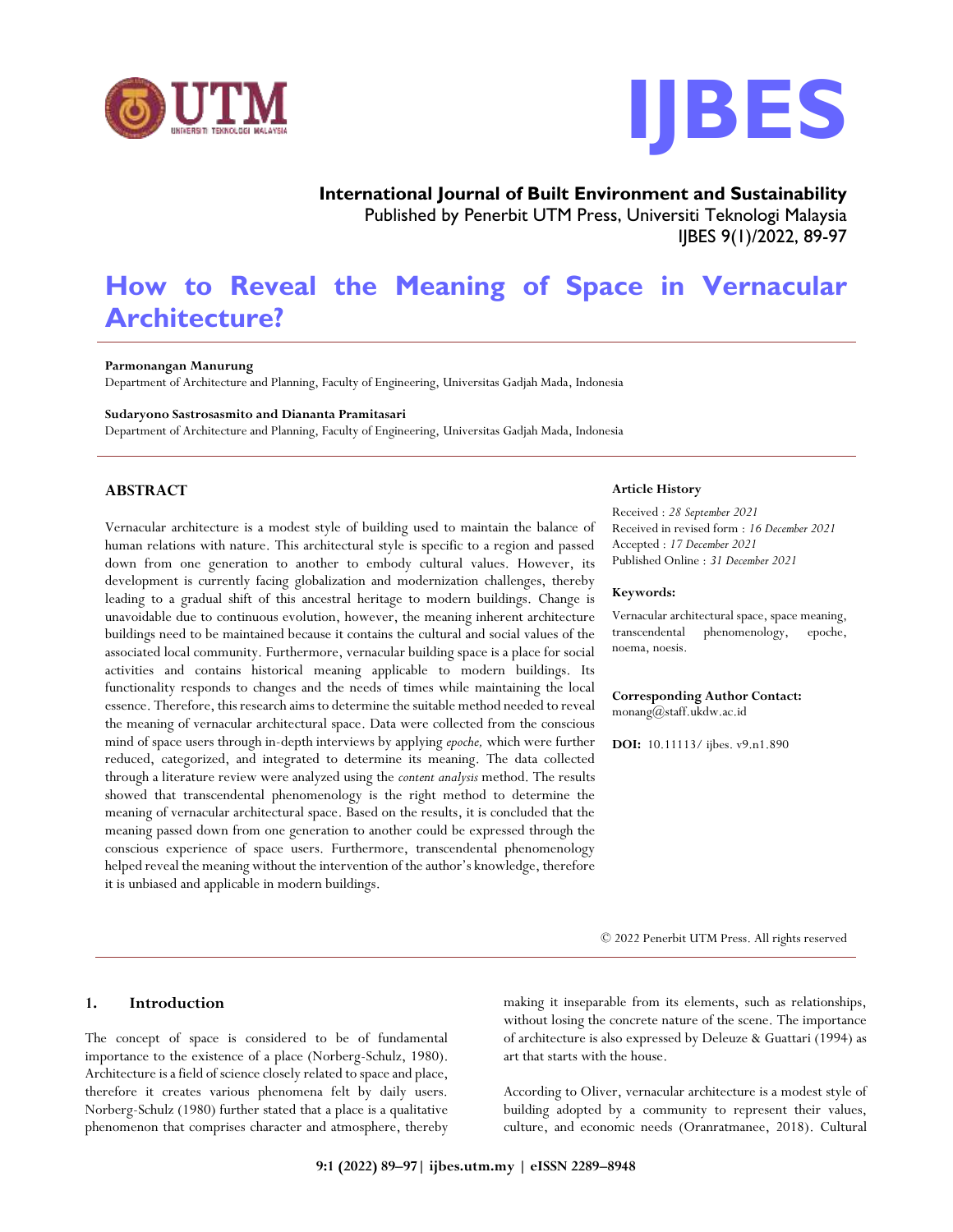heritage contains tangible and intangible values such as social, historical, aesthetic, and environmental values that need to be maintained (Philokyprou & Michael, 2020). However, the development of modernization, transportation systems, and changes in lifestyle tend to affect the existence of this architecture style in various traditional settlements. Vernacular architecture is slowly going into extinction and being replaced by modern buildings (Baski and Wesołowska, 2010, cited by Li & Hu, 2019). Traditional settlements as historical heritage, which plays a role in maintaining cultural sustainability, are also threatened by this development, leading to uniformity and monotony (Atık & Erdoğan, 2017).

The loss of vernacular architecture is a phenomenon that occurs in various parts of the world. According to Michiani & Asano (2016), it is caused by the pressure of modernization, the development of technology, and changes in people's lifestyles. Humans build settlements in response to the environment (Wu, 2001, cited by Zhang et al., 2018), however, urbanization and reconstruction carried out in rural areas have changed the settlement structure of traditional communities (Zhang et al., 2018). Currently, traditional people are asked to understand the developments of the modern era, which leads to modern architecture buildings (Dayaratne, 2018).

Kant stated that space plays an important role in creating user experience and awareness. Kant emphasized the importance of space because it tends to create an experience that becomes the basis for the consciousness of its users (Wilson, 2014). An interesting meaning is associated with the relationship between humans and their surrounding space formed to accommodate social activities and vernacular architecture (Lefebvre, 1991).

Vernacular architectural transformation is unavoidable due to modernization and globalization, therefore, it needs to be maintained. Baharudin & Ismail (2016) stated that da'wah mosques in Malaysia have evolved from the pre-independence period to the present. However, despite this physical evolution, a da'wah mosque generally is still associated with the surrounding community. Therefore, to determine the meaning of a vernacular building, the space contained need to be explored using the right method. Furthermore, appropriate approaches and methods are needed to explore the meaning of vernacular architectural space. Based on the importance of this background, this research aims to explore methods used to reveal the meaning of vernacular architectural space for it to be applied to modern buildings. Hence, the formulated research question is "How to reveal the meaning of vernacular architectural space?"

# **2. Methodology**

The content analysis method was used to carry out this research with data collected from various related published online and offline scientific journals and books on vernacular architecture and research methodology. These data were collected to gain an adequate understanding of these topics. Furthermore, data were collected through literature studies related to various methods used to explore the meaning of vernacular architectural space.

All the collected data were then analyzed to obtain an in-depth study of the appropriate method used to reveal the meaning of vernacular architectural space. The results are compiled and discussed in a qualitative descriptive manner to determine relevant conclusions.

# **3. Results and Discussion**

## *3.1 Vernacular Architecture*

Buildings are designed and built as a socio-cultural manifestation, which changes in shape in response to climatic conditions, environmental context, method of development, materials, and technology owned (Rapoport, 1969). Therefore Rapoport emphasized that the socio-cultural factor is the main component of a building. This is in line with the research carried out by Koentjaraningrat (2004), which stated that physical products, such as architecture, are among the 3 factors that form cultures. Meanwhile, Rapoport (1969) stated that buildings were originally built to protect humans from climatic and weather conditions.

The artificial physical area created by humans is referred to as the built environment. This area is created by humans to deal with nature, thereby manifesting into houses, cities, communities, farms, kitchens, and bathrooms (Altman & Chemers, 1980). Conversely, humans create a physical environment to fulfill their needs (Maslow, 2016; Poonia & Sharma, 2017). In contrast, Altman & Chemers (1980) stated that the physical environment is an embodiment of culture, houses, community structures, and public buildings, which are reflections of the values and beliefs of a culture. Although both statements are different, they conclude that physiological and psychological needs are the basis for humans to create a physical environment capable of meeting the basic needs of society. Meanwhile, cultural factors give value to the form of the built environment. Figure 1 illustrates the techniques used by humans to make the built environment, values, and beliefs of cultural embodiments.





### *3.2 Traditional Vernacular Architecture*

In several architectural scientific publications, the term vernacular is often used to describe architecture or buildings, a hereditary heritage of an ethnic group. The terms vernacular and traditional architectures are often used interchangeably. Therefore Amos Rapoport (1969) carried research aimed at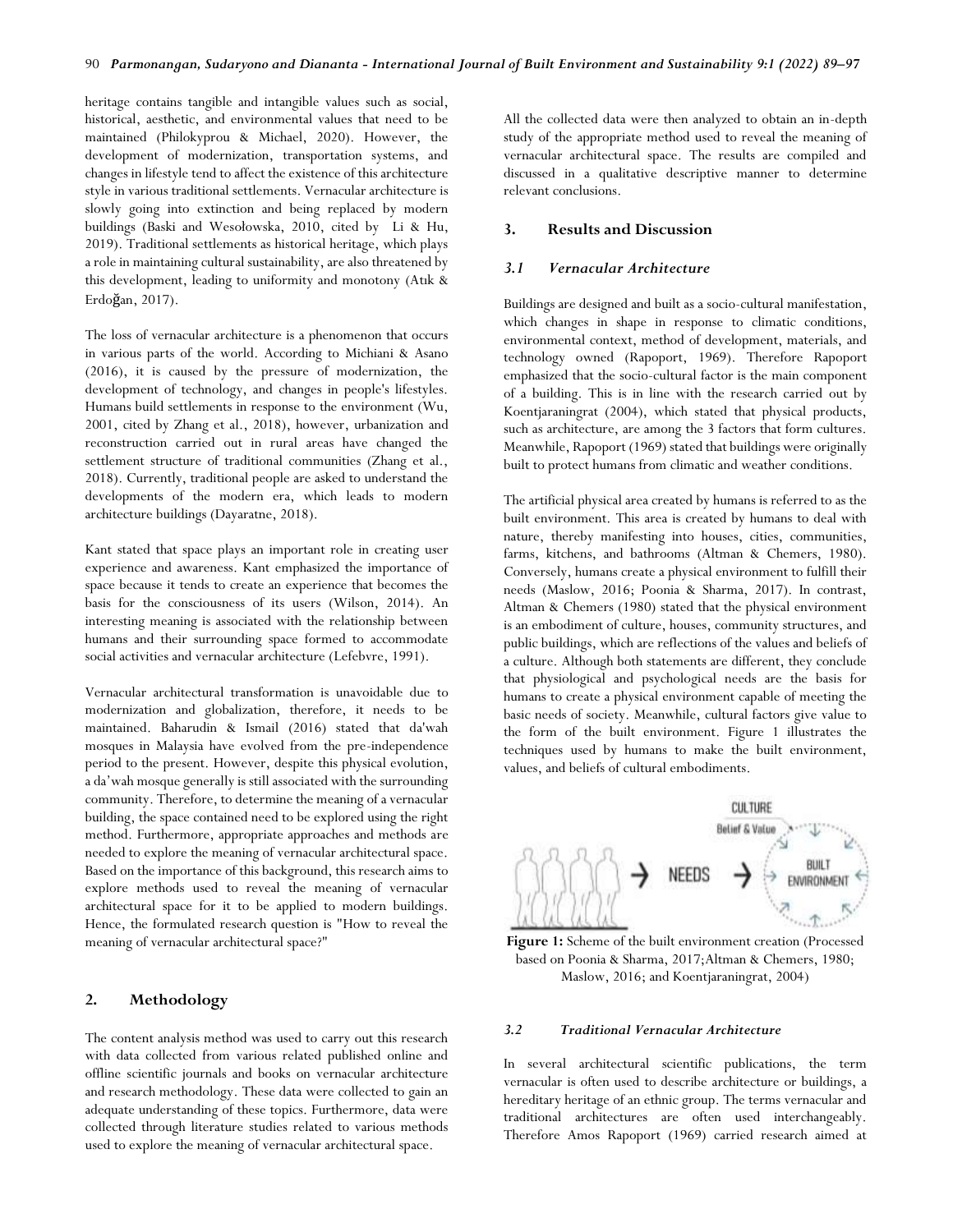categorizing both terms. According to Rapoport, vernacular architecture is categorized into 2, namely traditional and modern, both of which are people's buildings developed without the supervision of an architect. Vernacular buildings are identified based on their process and method of construction. Traditional vernacular building models are passed down from one generation to another. In traditional vernacular buildings, skilled craftsmen are only needed for a few specific details, while dimensions, layout, and relation to the site, are formulated in the discussion.

Amos Rapoport's statement shows that vernacular and traditional vernacular buildings mean the same thing. Rapoport uses traditional vernacular "building" terminology and does not refer to it as traditional vernacular "architecture." The difference between both terms is the word "architecture," defined as a professional worker, and "building," which is a non-professional (Turan, 1990, cited by Purbadi, 2010). According to Oliver (1997, cited by Purbadi, 2010), "traditional architecture" is one of the terminologies commonly used as a synonym for vernacular architecture. Therefore, based on these developments, it can be stated that the term "traditional vernacular building" in Rapoport's understanding is currently used with the term "traditional architecture" or "traditional vernacular architecture."

# *3.3 Meaning of Vernacular Architecture*

Architectural images play essential roles in reflecting external life ideas and images (Pallasmaa, 2006). According to Gomez (2006), architecture is poetic, which means that it needs to be well known. Similar to poetry, its character is brought into presence, which elevates the meaning and end of its experience. In Gomez's understanding, architecture does not tell a real experience as it appears, rather it takes a search to get to the real meaning. Therefore, in the vernacular architectural space, the real meaning is revealed through research.

An understanding of vernacular architecture shows its journey as a legacy of architectural works built by ordinary people and contains important values, which are the locality and the surrounding context. Therefore, different contexts have varying design approaches. Koentjaraningrat ( 2004) formulated the first form of culture associated with values. This shows that vernacular architecture had gone through a long journey with many meanings because of its intersection with various disciplines. Furthermore, it also has a very close relationship with anthropology and history (Turan, 1996, cited by Ara & Rashid, 2016). The relationships between anthropology and history show that vernacular architecture plays an important role in the development of knowledge, especially on humans and the culture of an ethnic group and their environment.

In a more macro context, vernacular settlements are built by the community by applying local wisdom, knowledge, and skills inherited from one generation to another. This heritage is used to solve environmental problems by utilizing various natural resources. Locality factors enable vernacular settlements to contribute to create a sustainable environment (Dayaratne, 2018). According to studies, vernacular architecture has values that remain relevant to the modern world and create a sustainable

environment. However, this is in contrast to the shape that has changed due to globalization and modernization.

#### *3.4 The Fading Meaning of Vernacular Architecture*

The physical environment inhabited by humans today is due to the uncontrolled design of vernacular architecture. According to Rapoport (1969), the best way to define the meaning of vernacular is to understand the design process, which generally consists of several characteristics. Furthermore, the architectural design is open to adjustments, changes, and additions. Therefore, it is important to achieve the relationship between elements in vernacular architecture, which is a collaboration between people from different generations, as well as creators and users (Rapoport, 1969).

The visible and invisible meanings in vernacular architecture must be maintained (Philokyprou & Michael, 2020). Furthermore, vernacular architecture provides an adequate understanding of previous architectural works philosophically and deeply with clarifications on the constant and changing elements. This type of building does not try to dominate nature rather, it tends to maintain a balance in the relationship between humans and nature. In terms of design, the various vernacular building types are associated with culture, ritual, way of life, social organization, climate, landscape, materials, and available technology. Meanwhile, the similarity of types is shown by the region as well as the needs and desires of humans (Rapoport, 1969).

Paul Oliver and Amos Rapoport are two important figures in the field of vernacular architecture (Ara & Rashid, 2016). Paul Oliver reported the importance of vernacular settlements in maintaining a sustainable environment through *the Encyclopedia of the Vernacular Architecture of the World*. Meanwhile, Amos Rapoport explored vernacular architecture through the ideas conceived and implemented from a cultural perspective (Dayaratne, 2018).

Based on the theoretical studies, it can be concluded that vernacular architecture is a physical work that embodies values and human needs/behavior through reasoning. It comprises 2 categories, namely traditional and modern vernacular architecture. Traditional vernacular architecture is a human physical work produced without the professional assistance of an architect and passed down from one generation to another. It is sustainable, contains deep values and meanings, and has the ability to respond to change. Its form varies due to its response to the environment and the availability of materials and technology.

Traditional vernacular architecture, which is sustainable and full of values, is threatened by technological development and modernization. The values contained are inherited from one generation to another, and therefore need to be maintained for sustainability due to modernization and changes in lifestyle. Maintaining traditional vernacular architecture while carrying out extreme transformations erodes the meaning contained. Therefore, it is important to main sustainability by exploring the meaning contained in traditional vernacular architecture and combining it with contemporary contextual architecture. This is realized in new modern buildings, hence it creates a locality-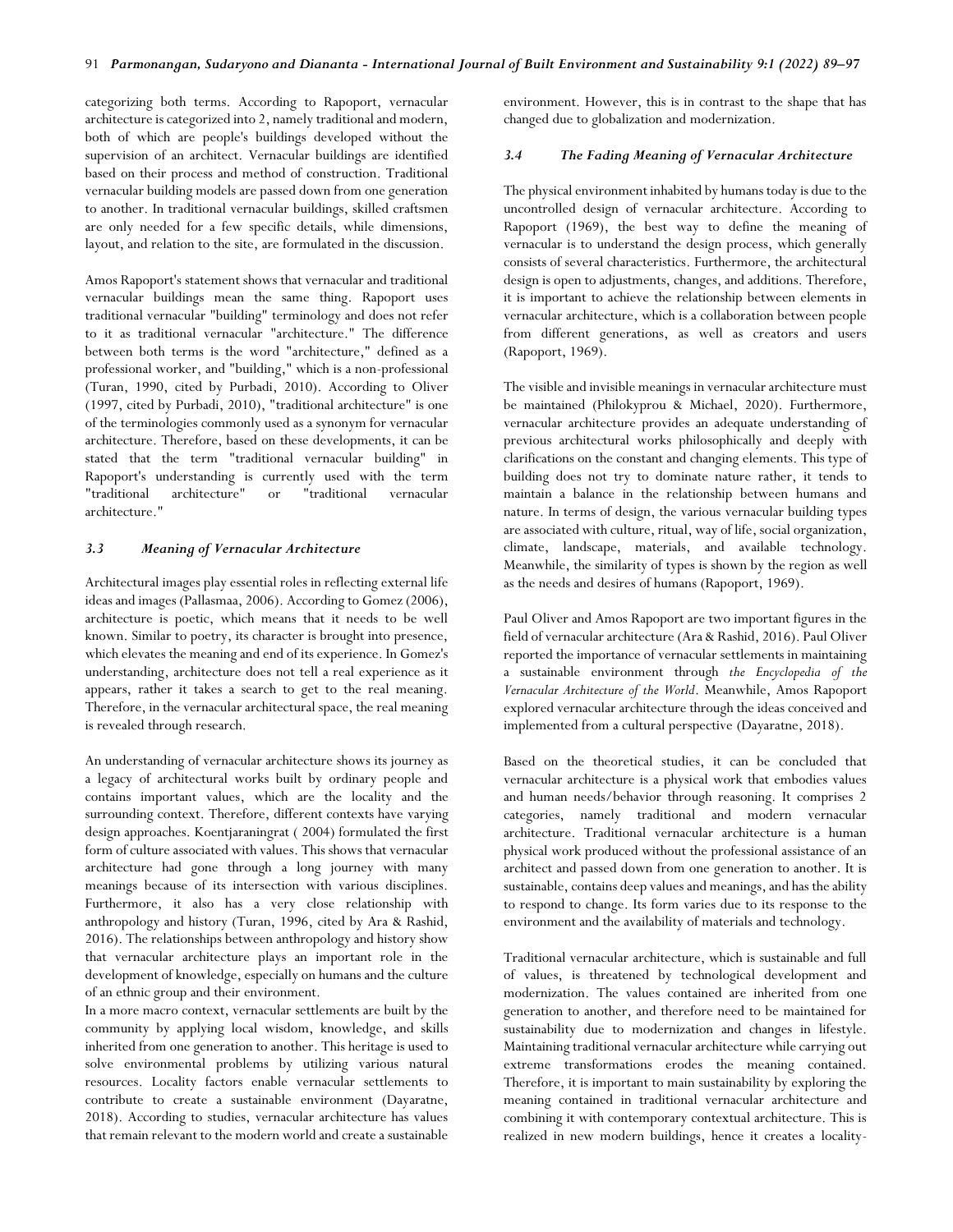oriented design while being able to fulfill the modern humans' needs.

## *3.5 The Meaning of Space*

According to Meiss (2013), space is a "container," with boundaries on the outside and content on the inside. In terms of function, Ching ( 2015) described it as a medium that serves as a function and responds to its context. Space is created by the formation of physical and horizontal elements on each side. Meanwhile, Ford (2000) stated that certain spaces tend to change for the better or worse due to societal effects. Conversely, different groups of people are likely to use space in a variety of ways than preliminary generations. Ford's statement is in line with the current society condition associated with the use of inherited vernacular architectural space, which tends to transform in accordance with differences between generations.

George Herbert Mead and Herbert Blumer emphasized the importance of meaning and interpretation as essential human processes. Meaning is created through human interaction before becoming a reality (Patton, 2015), Blumer (1969, cited by Patton, 2015) stated that meaning is the basis of human action towards something that comes from social interaction and is transformed through interpretation. The human ability to give meaning to something makes them different from animals. Naturally, humans have the ability to integrate and interpret their experiences (Loevinger, 1976, cited by Patton, 2015). Therefore, based on this understanding, meaning is produced from humans interactions with each other and their surrounding environment. User relations and interactions with vernacular architectural spaces produce meaning which acts as a reference for them to respond to these spaces.

In the architectural context, the built environment is the result of the 4 elements, namely space, time, communication, and meaning. The 4 elements interact with each other, the environment and humans (Rapoport, 1977). Rapoport further stated that meaning is closely related to space, time, and communication. It is also created from the relationship between these 3 attributes and with adequate understanding of space needed to be possessed by humans. According to Amos Rapoport (1990), "meaning" is a non-verbal communication from the environment to humans. This is different from "communication," which comprises verbal and non-verbal communication strategies. The organization of space also expresses meaning, which is often expressed through various physical products such as signs, materials, colors, shapes, dimensions, furniture, landscaping, and maintenance activities. Furthermore, the communicated spatial meaning is expressed through permanent, semi-permanent, or non-permanent elements.

Henri Lefebvre (1991) emphasized that the spaces formed based on social activities such as landscapes, monuments, and buildings have meaning and contain various messages. The meaning is conveyed to the single or collective subject that lives and acts in the space. Meanwhile, according to Archea et al. (1980, cited by Weisman, 1981), meaning is one of the eleven main concepts in the relation of the physical environment to human behavior.

Furthermore, it refers to the extent to which the environment provides individual and cultural meaning to humans, such as attachment, challenge, or beauty. Gerald D. Weisman (1981) formulated the meaning along with other concepts into a model system of environmental relations with behavior as attributes experienced by humans. According to Weisman, environmental attributes are the result of the 3 sub-systems' interactions, namely organization, individual, and physical settings. Furthermore, Lefebvre (1991) stated that it is very useful to understand the communication conveyed by space. Figure 2 shows the process used to form the meaning of vernacular architecture between space and its users. The result shows that spaces are formed to accommodate social activities, hence it has meaning and contains messages. The meaning of vernacular architectural space is formed as a result of human relations with the physical environment. Humans as subjects that live and experience this space, tend to have an understanding of meaning. Each space in a different vernacular architecture produces varying meanings and experiences.



**Figure 2:** Meaning as non-verbal communication between the user and the vernacular architectural space (Processed based on Rapoport, 1990; and Lefebvre, 1991)

According to Rapoport (1990), the meaning of space starts with the whole phenomenon that occurs naturally. In vernacular architecture, space is a physical setting or environment with nonverbal communication to the subject, hence its meaning is created. Therefore, understanding communication is very important, which can be extracted from the subject as people experience their environment.

Based on the literature review, space is concluded as a physical embodiment of culture and a product of human values and activities. Its meaning is in accordance with the result of the user's relationship. Furthermore, it affects human actions towards space and their surrounding environment because it is a two-way relationship between the environment and humans explored by revealing the non-verbal communication between space and users. In determining the relationship between space and the user, exploring their awareness and experience is necessary.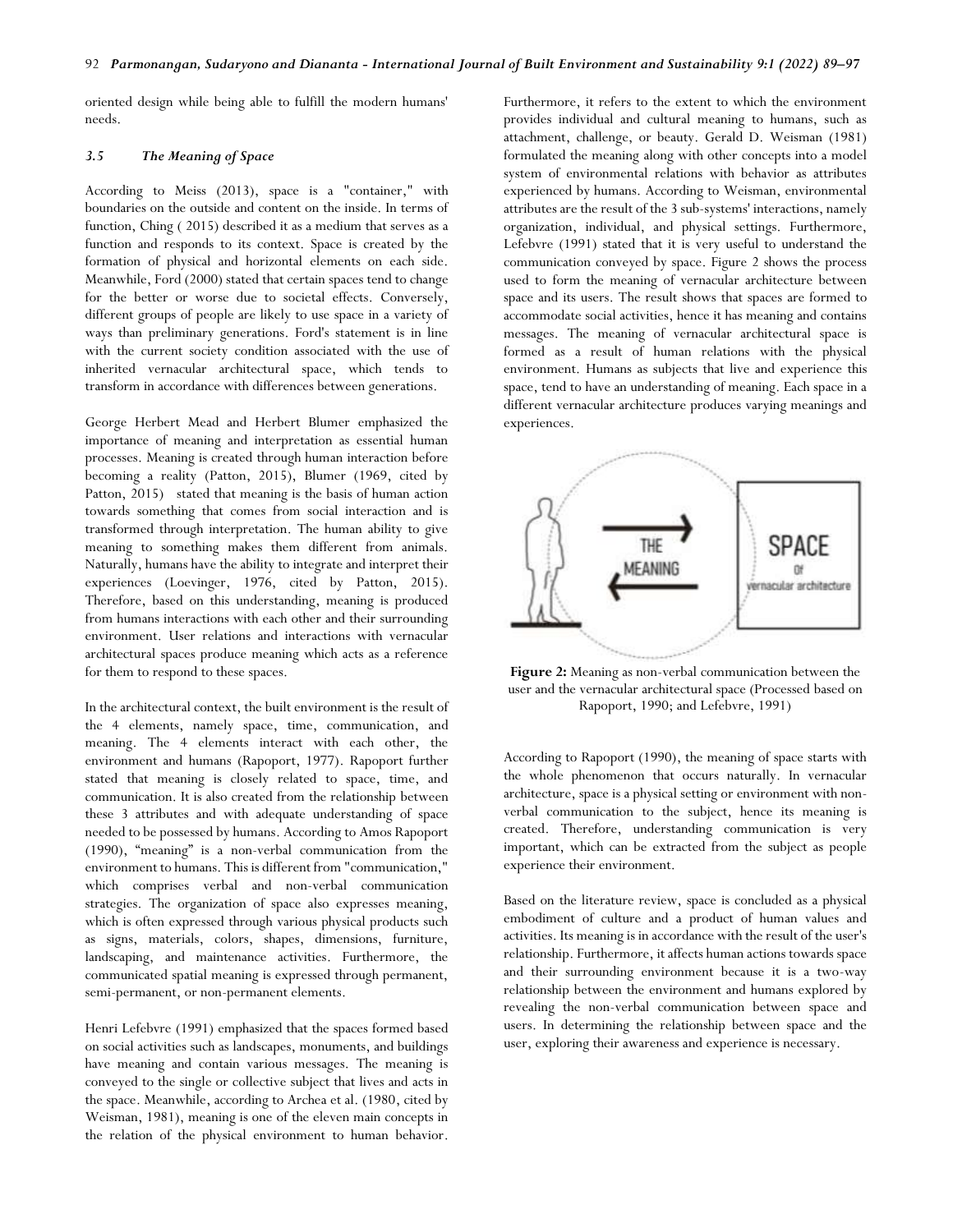# *3.6 Revealing the Meaning of Vernacular Architectural Space*

An appropriate approach is needed to reveal the meaning of vernacular architecture space by exploring the user's conscious experience. The choice of method is an important part of uncovering the meaning because it is contained for tens or even hundreds of years. Vernacular architecture with hundreds of years shows that its users have changed from one generation to another. Therefore, the exploration of meaning needs to be carried out carefully through a study with the right method. According to Creswell (2014) and Jansson-Boyd (2019), philosophical considerations consist of the research procedure, methods, techniques, data collection, analysis, and discussion that guide determining the appropriate methodology. Another consideration as a reference is the research problem and participants' experiences. On the other hand, Jansson-Boyd (2019) stated that selecting research methodologies needs to be objective and oriented towards goals. Therefore, authors need to use quantitative, qualitative, and mixed methods to fulfill the research objectives.

Dawson (2007) stated that the meaning of space is implemented using a qualitative approach because the research aims to explore the 'experience' of users. Dawson further stated that research questions containing words such as 'discovery,' 'motivation,' 'experience,' 'thought,' 'problem,' or 'behavior,' refer to qualitative methodologies. A qualitative approach contributes to science, revealing the meaning and understanding of a person or group (Patton, 2015).

Questions on the meaning of life as experienced by humans need to be answered using phenomenology. This process is used to determine the origin and meaning of phenomenology, such as 'curiosities', 'words', and 'the world' (Van Manen, 2016). Furthermore, Manen stated that phenomenology is not only associated with a problem that needs to be solved, rather it is in line with questions that must be answered. Phenomenology is also oriented towards 'meaning' that emerges from a human experience. Therefore, it is clear that the meaning of vernacular architectural space is extracted from the conscious experience of space users using phenomenological methods. Moreover, it aims to achieve the eidetic and essential meaning of a phenomenon (Van Manen, 2016), which is extracted by carrying out an eidetic reduction (Husserl, 1970, cited by Sudaryono, 2012).

Phenomenology is a philosophy and research method that describes the meaning of life experience and awareness in the form of concepts (Creswell, 2007; Sokolowski, 2000; Stewart & Mickunas, 1974; Van Manen, 2017). This method contributes to a deeper understanding of the experience by explaining the accepted assumptions (Starks & Trinidad, 2007). Creswell (2007) stated there are two types of phenomenological methods, namely Hermeutical or empirical, and transcendental or psychological. Hermeneutic phenomenology is a method used to carry out qualitative educational research and other human sciences, such as nursing. In many types of research, these methods are unclear or ambiguous. Hermeneutics is oriented towards historical and relative meaning. Phenomenology is described as studying essence, while hermeneutics is the process of interpretation (Kakkori, 2009).

According to Martirano (2016), transcendental phenomenology was developed by Husserl as a methodology used to explore experiences with objectivity as well as quantitative style through preconceptions. It is a methodology used to explore transcendental phenomenology with the ability to outperform other forms of qualitative research in producing results regarding the true essence of the phenomenon studied.

Research on the invisible things, such as experiences and feelings, is closely related to the phenomenological method because due to its ability to explore meaning or concepts based on the life experiences of a person or some community groups (Creswell, 2007; Sokolowski, 2000; Stewart & Mickunas, 1974; Van Manen, 2017). The life experience exploring architecture, both in terms of aesthetics (form), space, and place, is carried out using various phenomenological methods described by Zahafi (2018).

People that study phenomenology like to observe the symptoms that occur in something, which distinguishes them from positive science experts that collect information, look for relationships and functions, as well as make various theories and propositions. Phenomenology does not have systems, hypotheses, or theories, therefore it is not called science, rather a method of thinking (Brouwer, 1984). Edmund Husserl stated that transcendental phenomenology is a new field in philosophy and science rooted in the openness of the subject. Husserl faced many challenges, including criticism and ridicule, while carrying out a research on transcendental phenomenology, which is closely related to the concept of intentionality and awareness of an object. Moreover, 'intuition' is also an important factor in transcendental phenomenology (Moustakas, 1994).

Moustakas (1994) stated that the complex concepts in transcendental phenomenology are *intentionality, noema,* and *noesis.* According to Moustakas, an intentional experience and an act of awareness arise from the combination of trees. This is capable of leading to other future experiences on trees. Therefore, an experience is extended in the chain of meaning and essence with every experience open to other activities, therefore, there is no final reality. Moreover, to understand its essence, intentional experience is a combination of the real thing in its ideal state through thoughts, perceptions, memories, judgments, and feelings. Furthermore, meaning is the core of transcendental phenomenology, and it is inseparable from the object of consciousness.

According to Moustakas, intentionality is a synonym for awareness. This means that people are always aware of everything intentionally, which points in a direction with meaning. Husserl (1931, cited by Moustakas, 1994) first introduced the concept of *noesis* and *noema* in the book entitled *ideas. Noesis* is related to the thoughts and spirits that bring awareness of the meaning or feelings in perceptions, memories, and thoughts. It leads to awareness of something and refers to the act of perceiving, feeling, thinking, remembering, or judging something hidden from consciousness, which needs to be exposed. Meanwhile,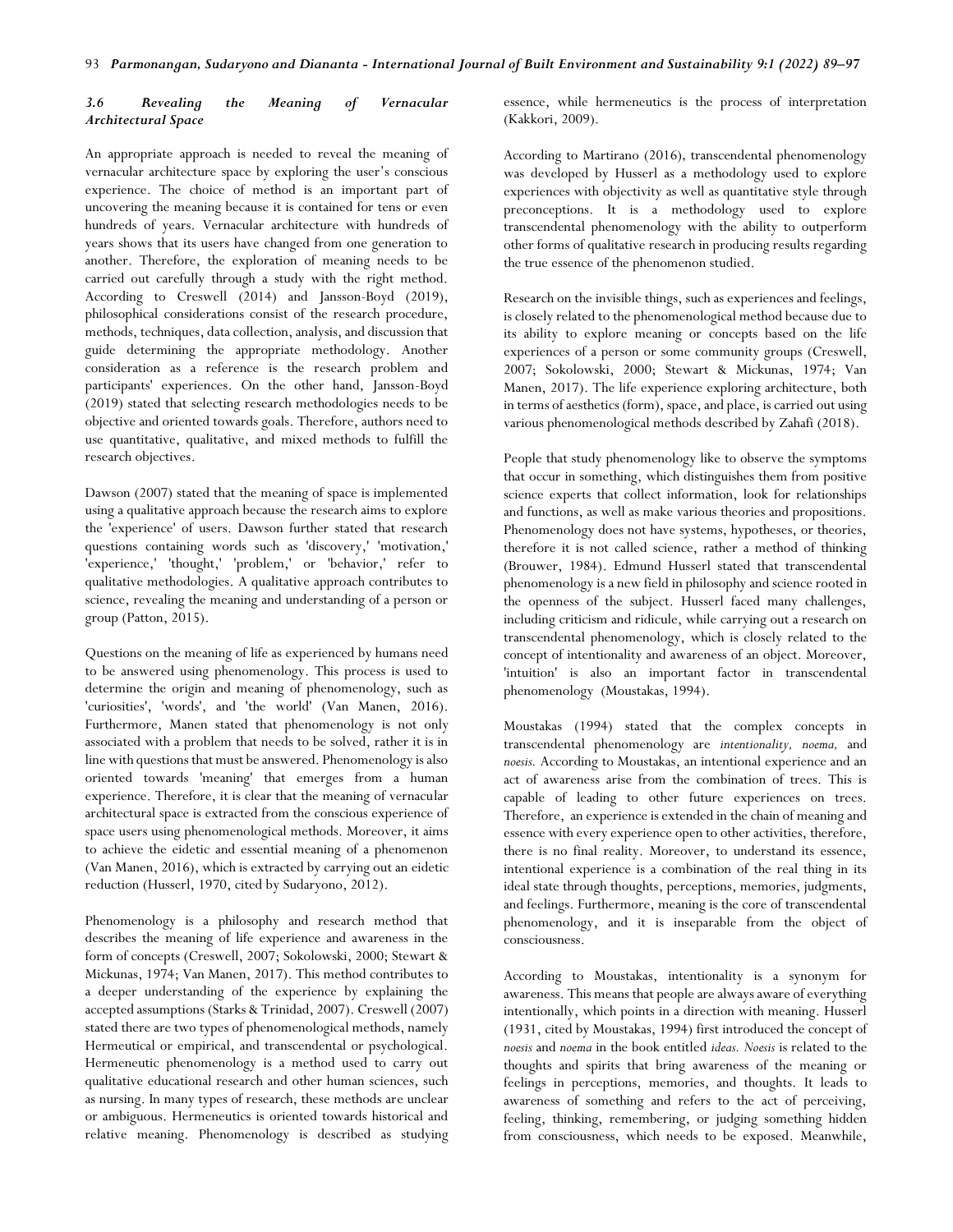*noema* is related to *noesis* because it is defined as the perceived meaning of something remembered According to Ihde, *noema* is a way of experiencing and correlating a subject (Ihde, 1977, cited by Moustakas, 1994).

Moustakas stated that *noesis* and *noema* refer to the process of analyzing something to determine its essence and meaning. The perceptual meaning of an object is used to describe its meaning. Moustakas stated that Husserl developed a concept called *'Epoche,'* a Greek word that means to refrain from judgment and distance oneself from everyday worldviews. Epoche requires a new perspective in understanding a phenomenon. Various judgments, knowledge, and understanding must be put aside, a phenomenon must be seen clearly and reviewed openly. Therefore, the process used to reveal the meaning of space in this study is the communication between the vernacular architectural space and user as *noema*, and *noesis,* respectively. The meaning of space is hidden in the user's consciousness as *noesis,* which is formed from relations and interactions with *noema*. Furthermore, to determine the conscious experience of space users and discover the meaning of vernacular architectural space, researchers must put all their knowledge into brackets (*epoche*). *Epoche* has the ability to help this research to understand the meaning of space in a clear and bias-free manner. The research uncovers the hidden *noesis* in the consciousness of space users through in-depth interviews. The user's entire conscious experience of space is excluded without the intervention of the author's knowledge, as shown in Figure 3.

According to Moustakas, the *epoche* phase is followed by Husserl's phenomenology, which is known as "*Transcendental-Phenomenological Reduction*." Each conscious experience of the space users is considered singular in this phase, with the phenomena perceived and described in new ways. Brouwer (1984) stated that reduction is the abstraction and attempt to view an object while ignoring others. Meanwhile, transcendental reduction analyzes a symptom from the supra-individual side of a general subject. Furthermore, information on users' conscious experience of the vernacular architectural space has been released through in-depth interviews. The information related is grouped on the one hand and non-relevant information on the other.

The phase that is passed after the phenomenologicaltranscendental reduction is "*The Imaginative Variation,"* which aims to understand the structural essence of an experience. Husserl (1977, cited by Moustakas, 1994) stated that imaginative variation leads to the structural differentiation between the multiplicity of an actual cognition related to objects and subsequently forms a unitary identification synthesis. The last reveals the meaning of vernacular architectural space from all the phases using Husserl's phenomenology by carrying out a "*Synthesis of Meanings and Essences."* In this phase, an intuitive integration of structural and textural descriptions is conducted into a unified statement to determine the essence of the vernacular architectural space meaning as long as it interacts with the physical setting. This phase is also a guide for the eidetic sciences towards the formation of essence knowledge.



**Figure 3:** Bringing out the meaning of vernacular architectural space from the users of the space (Processed based on Moustakas, 1994)

It is important to arrange the steps to ensure the phenomenological steps are traceable from beginning to end. Randles ( 2012) stated that there are several stages to exploring life experiences strategy of a person or community group, such as 1) experiences, 2) explaining the reasons for being interested in a phenomenon, explaining the reasons for carrying out the research, 3) importance of this phenomenon to the academic world, 4) collecting data through interviews, discussions, observations, FGDs, and notes and 5) compiling descriptions obtained and written by participants, researchers, and other related parties, to explain the essence of the phenomenon.

Meanwhile, Moustakas (1994) suggested that transcendental phenomenology needs to be organized systematically to obtain scientific findings. Some of the methods and procedures that need to be carried out are to determine topics and research questions rooted in social meanings and values. These include 1) conducting a comprehensive review of the literature, 2) selecting the right research team, 3) providing direction to the research team while emphasizing confidentiality and ethics, 4) developing questions or topics to guide the interview process, and 5) conducting interviews with participants focusing on grouped questions and topics. Furthermore, the next step is to conduct follow-up interviews by organizing and analyzing data for the development of individual textural and structural descriptions of meaning and essence. According to Moustakas, these methods are grouped into several stages such as "Preparation," "Data collection," and "Organizational and Data Analysis." Moreover, the method used in phenomenological and other qualitative research conducted on humans is open, which means that there are no absolute requirements.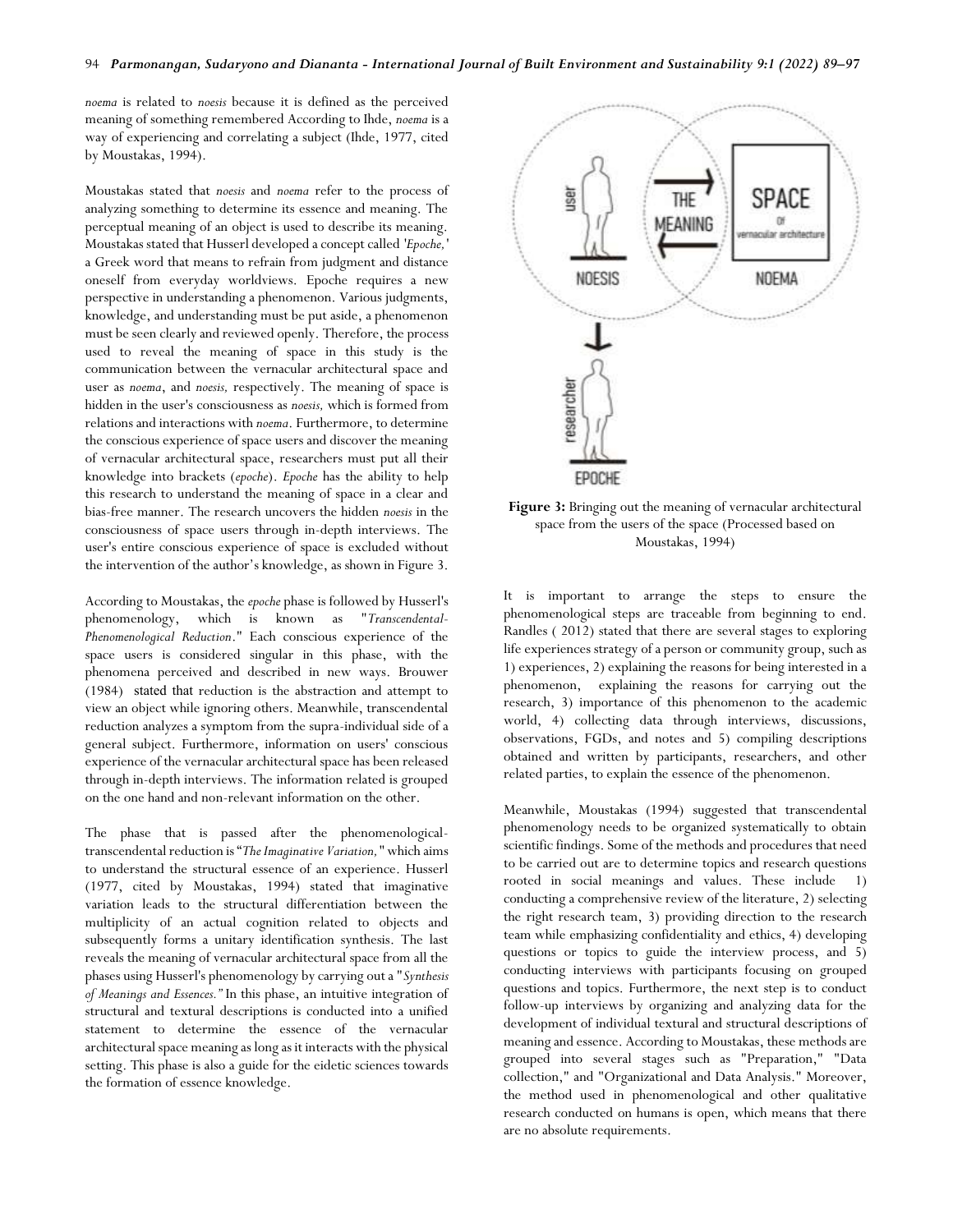Martirano (2016) uses Husserl's method to arrange the research sequence and determine the phenomenon studied. This method was also used to create awareness of epoche, perform phenomenological reduction, and collect data from respondents that have experienced the phenomenon. The data collected were analyzed using a frequency response free of bias texture (what) and structural descriptions (how).

Husserl's method suggests 4 important stages in the phenomenological research process, including intentionality, reduction, description, and essence (Baker et al., 1992; cited by Priest, 2002). Moustakas and Martirano have previously mentioned these 4 stages. Priest (2002) further stated that most data sources in phenomenological research are obtained through audio recordings during interviews, while others are the results of group discussions and notes.

The stages in data analysis include reflection, intuition, and textural descriptions. According to Moustakas (1994), some reflections provide logical, systematic, and coherent sources to produce the analysis and synthesis needed to describe essential experiences. This is followed by consideration and data management, which is used to record and read transcripts of interview results (Priest, 2002). At this stage, all participant statements related to the meaning being studied need to be identified or highlighted. Relevant statements are grouped under appropriate descriptions and repeated on the other obtained statements. After the completion of this stage, the grouped data is given to all participants to determine their responses to the phenomenology being studied with an understanding of the concept essence. Different methods can be used to compare these results with other studies.

This research was carried out using transcendental phenomenology as previously revealed by Priest is reduction and description. The method is gradually described by Moustakas (1994) into several stages, including *horizonalizing* (determining units of information), *thematizing* (formulating the theme)*, textural description, structural description*, (describing), and integrating structure and texture to produce essence and meaning. Sudaryono (2003, cited by Wibowo, 2019) described the induction process using the sequential phenomenological method in a structured manner. The units of information are arranged in an empirical stage and then grouped into themes. Furthermore, subsequent themes generate concepts and local theories.

Based on the various literature reviews above, after receiving information on users' conscious experience of the vernacular architectural space, it is reduced by filtering to determine its real meaning. Relevant and relaintod information are then grouped in units (*horizonalizing*). Furthermore, the units of information that are related to each other are grouped into themes. A textural description containing information on 'what is experienced by space users during their stay and interacting in the vernacular architectural space. They also describe 'how' space users experience these interactions (*structural description*). The essence of the vernacular architectural space meaning is in the integration between textual and structural descriptions.

# **4. Conclusion**

This research showed that vernacular architectural space results from the users' interaction and relations with their surroundings that accommodates social activities in a traditional building. Vernacular architectural space that is built across generations is a *noema* experienced by space users. Meanwhile, users' perceptions and thoughts towards the vernacular architectural space experienced are *noesis* and stored in their consciousness, which can be extracted using the transcendental phenomenology method. In the process of uncovering the spatial meaning of the user's consciousness, it is important to confine the knowledge and experience to ensure the user's conscious experience emerges purely.

Furthermore, various information related to the conscious experience of space users is reduced and grouped based on similarities. The integration between textural descriptions containing information related to 'what' experienced by space users with structural descriptions containing 'how' produces the essence of the vernacular architectural space meaning. This is successfully revealed and used as a concept in the design of modern buildings due to its functional approach. However, it still has a sustainable and locality-oriented vernacular essence.

## **Acknowledgments**

The authors are grateful to the Doctorate Program in Architecture, Department of Architecture and Planning, Faculty of Engineering, Postgraduate Program, Universitas Gadjah Mada for all their support. The authors are also grateful to the Research Fund Management Institute (LPDP) for funding this doctoral program through BUDI-DN scholarship.

#### **References**

Altman, I., & Chemers, M. (1980). *Culture and Environment*. California: Wadsworth, Inc.

Ara, D. R., & Rashid, M. (2016). Between the built and the unbuilt in vernacular studies: The architecture of the Mru of the Chittagong Hills. *Journal of Architecture*, *21*(1): 1–23. https://doi.org/10.1080/13602365.2015.1137620

Atık, D., & Erdoğan, N. (2017). A model suggestion for determining physical and socio-cultural changes of traditional settlements in Turkey. *A/Z ITU Journal of the Faculty of Architecture*, *14*(2): 81–93. https://doi.org/10.5505/itujfa.2017.62534

Baharudin, N. A., & Ismail, A. S. (2016). Architectural Style of Da'wah Mosque in Malaysia: from Vernacular to Modern Structures. *International Journal of Built Environment and Sustainability*, *3*(2): 70–78. https://doi.org/10.11113/ijbes.v3.n2.122

Brouwer, M. A. W. (1984). *Psikologi Fenomenologis*. Jakarta: PT.Gramedia.

Ching, F. D. K. (2015). *Architecture: Form, Space, and Order* (4th ed.). New Jersey: John Wiley & Sons, Inc.

Creswell, J. W. (2007). *Qualitative Inquiry & Research Design*. London: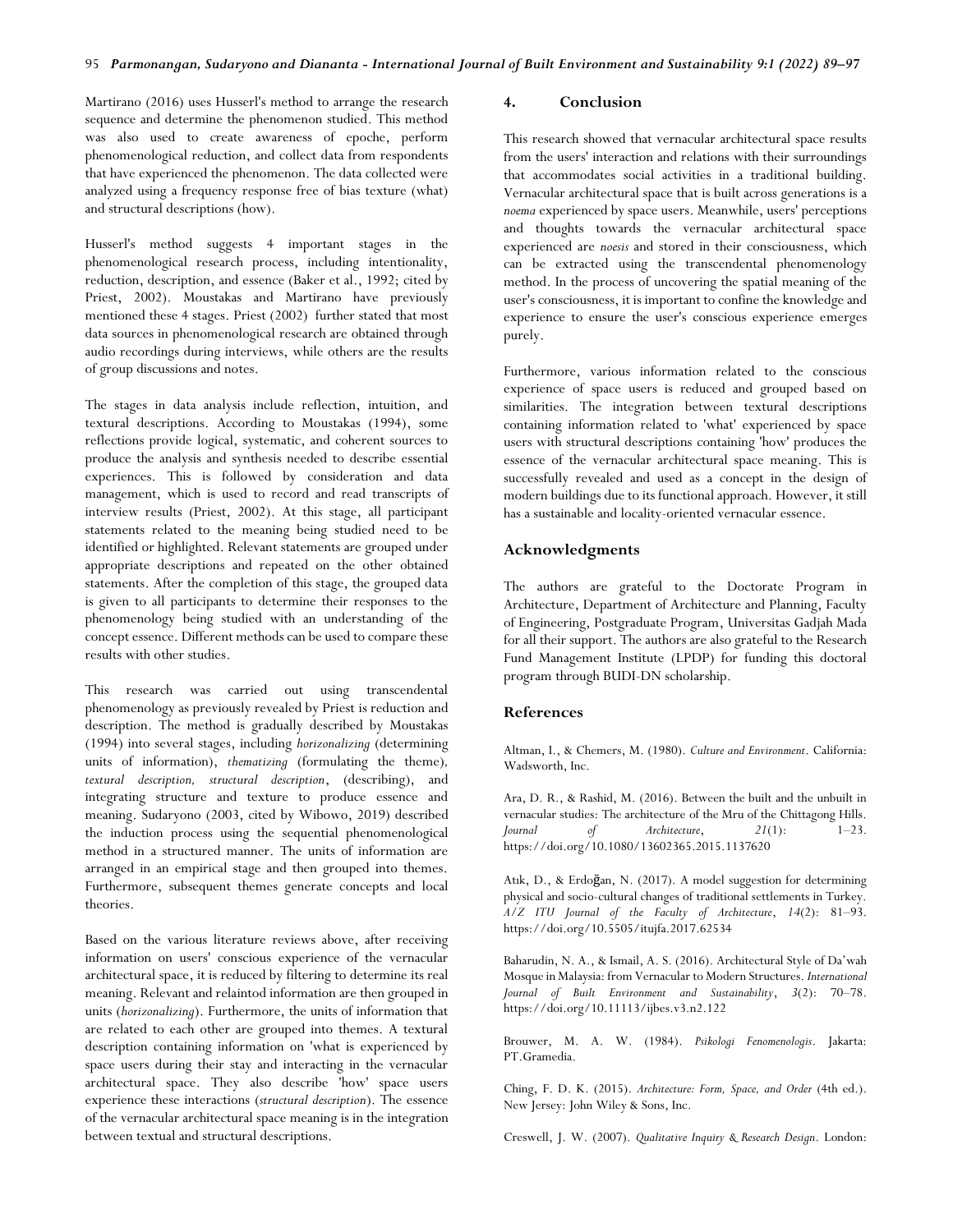#### 96 *Parmonangan, Sudaryono and Diananta - International Journal of Built Environment and Sustainability 9:1 (2022) 89–97*

Sage Publications, Ltd.

Creswell, J. W. (2014). *Research Design: International student edition* (4th ed.). Los Angeles: SAGE Publication, Inc.

Dawson, C. (2007). *A Practical Guide to Research Methods. A User-friendly manual for mastering techniques and projects*. Oxford: How To Content.

Dayaratne, R. (2018). Toward sustainable development: Lessons from vernacular settlements of Sri Lanka. *Frontiers of Architectural Research*, *7*(3): 334–346. https://doi.org/10.1016/j.foar.2018.04.002

Deleuze, G., & Guattari, F. (1994). *What is Philosophy?* New York: Columbia University Press.

Ford, L. R. (2000). *The Spaces Between Building*. Baltimore: The John Hopkins University Press.

Gomez, A. P. (2006). The Space of Architecture: Meaning as Presence and Presentation. In S. Holl, J. Pallasmaa, & A. P. Gomez (Eds.), *Questions of Perception: Phenomenology of Architecture* 2: 7–25. San Francisco: William Stout Publishers.

Jansson-Boyd, C. V. (2019). Quantitative Research: Its place in consumer psychology. In P. M. W. Hackett (Ed.), *Quantitative Research Methods in Consumer Psychology: Contemporary and data-driven approaches*. New York: Routledge.

Kakkori, L. (2009). Hermeneutics and Phenomenology Problems When Applying Hermeneutic Phenomenological Method in Educational Qualitative Research. *Paideusis*, *18*(20): 19–27. https://doi.org/10.7202/1072329ar

Koentjaraningrat. (2004). *Bunga Rampai: Kebudayaan Mentalitas dan Pembangunan*. Jakarta: Gramedia Pustaka Utama.

Lefebvre, H. (1991). *The Production of Space* (E. by D. N. Smith (ed.); 1st ed.). Malden: Blackwell Publishing.

Li, G., & Hu, W. (2019). A network-based approach for landscape integration of traditional settlements: A case study in the Wuling Mountain area, southwestern China. *Land Use Policy*, *83*(January), 105– 112. https://doi.org/10.1016/j.landusepol.2019.01.043

Martirano, M. M. (2016). Transcendental Phenomenology: Overlooked Methodology for Marketing Research. *International Journal of Marketing Studies*, *8*(3): 58–64. https://doi.org[/10.5539/ijms.v8n3p58](https://doi.org/10.5539/ijms.v8n3p58)

Maslow, A. H. (2016). *A Theory of Human Motivation*. Midwest Journal Press.

Meiss, P. von. (2013). *Elements of Architecture: From form to place + tectonics* (2nd ed.). Lausanne: EPFL Press.

Michiani, M. V., & Asano, J. (2016). Influence of inhabitant background on the physical changes of Banjarese houses: A case study in Kuin Utara settlement, Banjarmasin, Indonesia. *Frontiers of Architectural Research*, *5*(4): 412–424. https://doi.org/10.1016/j.foar.2016.09.005

Moustakas, C. (1994). *Phenomenological Research Methods*. California: Sage Publications, Inc.

Norberg-Schulz, C. (1980). *Genius Loci: Towards a Phenomenology of Architecture*. New York: Rizzoli.

Oranratmanee, R. (2018). Vernacular Houses of the Shan in Myanmar

in the South-East Asian Context. *Vernacular Architecture*, *49*(1): 99–120. https://doi.org/10.1080/03055477.2018.1524217

Pallasmaa, J. (2006). An Architecture of the Seven Senses. In S. Holl, J. Pallasmaa, & A. P. Gómez (Eds.), *Questions of Perception: Phenomenology of Architecture* 27–38. San Francisco: William Stout Publishers.

Patton, M. Q. (2015). *Qualitative Research and Evaluation Methods* (4th ed.). Los Angeles: Sage Publications, Inc.

Philokyprou, M., & Michael, A. (2020). Environmental Sustainability in the Conservation of Vernacular Architecture. The Case of Rural and Urban Traditional Settlements in Cyprus. *International Journal of Architectural Heritage*, *00*(00): 1–23. https://doi.org/10.1080/15583058.2020.1719235

Poonia, M. P., & Sharma, S. C. (2017). *Environmental Studies*. New Delhi: Khanna Publishing.

Priest, H. (2002). An Approach to the Phenomenological Analysis of Data. *Nurse Researcher*, *10*(2): 50–63. Retrieved from: [https://www.researchgate.net/publication/10958296\\_An\\_approach\\_](https://www.researchgate.net/publication/10958296_An_approach_to_the_phenomenological_analysis_of_data) [to\\_the\\_phenomenological\\_analysis\\_of\\_data.](https://www.researchgate.net/publication/10958296_An_approach_to_the_phenomenological_analysis_of_data) Retrieved date: 3 June, 2021.

Purbadi, Y. D. (2010). *Tata Suku dan Tata Spasial pada Arsitektur Permukiman Suku Dawan di Desa Kaenbaun di Pulau Timor*. Laporan Disertasi. Yogyakarta: Universitas Gadjah Mada.

Randles, C. (2012). Phenomenology: A review of literature. *National Association for Music Education*, *30*(2): 11–21. https://doi.org/10.1177/8755123312436988

Rapoport, A. (1969). *House Form and Culture*. Englewood Cliffs: Prentice-Hall, Inc.

Rapoport, A. (1977). *Human Aspects of Urban Form Towards a Man— Environment Approach to Urban Form and Design* (1st ed.). Oxford: Pergamon Press.

Rapoport, A. (1990). *The Meaning of the Built Environment: A non verbal communication approach*. Tucson: The University of Arizona Press.

Sokolowski, R. (2000). *Introduction to phenomenology*. Cambridge: Cambridge University Press.

Starks, H., & Trinidad, S. B. (2007). Choose Your Method: A comparison of phenomenology, Discourse analysis, and grounded theory. *Qualitative Health Research*, *17*(10): 1372–1380. https://doi.org/10.1177/1049732307307031

Stewart, D., & Mickunas, A. (1974). *Exploring phenomenology: A guide to the field and its literature*. Chicago: American LibraryAssociation.

Sudaryono. (2012). *Fenomenologi Sebagai Epistemologi Baru Dalam Perencanaan Kota Dan Permukiman. Pidato Pengukuhan Jabatan Guru Besar Pada Fakultas Teknik. 14 Maret 2012*. Yogyakarta: Universitas Gadjah Mada.

Van Manen, M. (2016). *Phenomenology of Practice: Meaning-Giving Methods in Phenomenological Research and Writing*. New York: Routledge.

Van Manen, M. (2017). Phenomenology in Its Original Sense. *Qualitative Health Research*, *27*(6): 810–825. https://doi.org/10.1177/1049732317699381